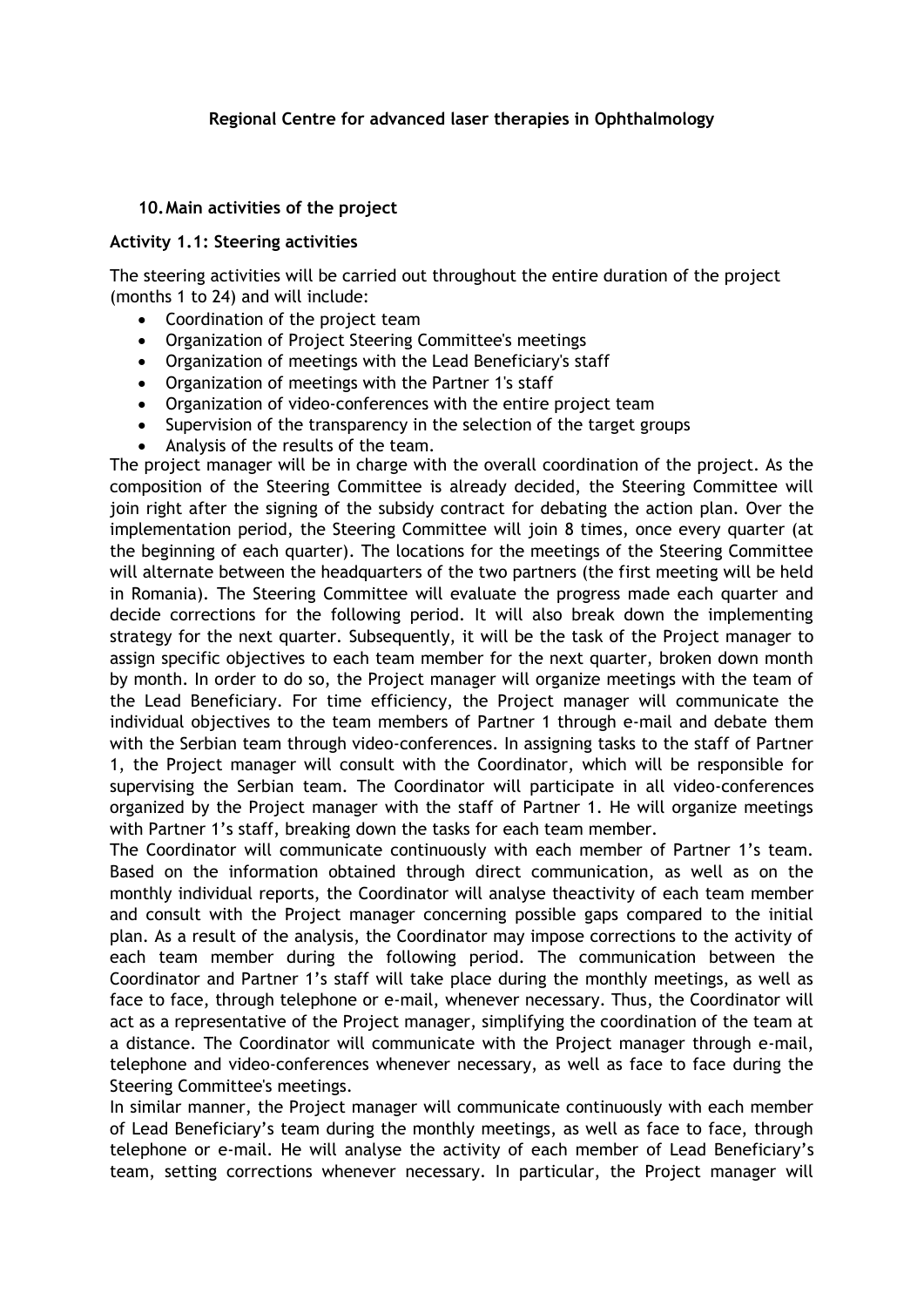supervise the transparency in the selection of the target groups, based on the critical importance of this aspect.

At the beginning of each month, the Project manager will deliver (by e-mail) an individual monthly activity plan to each member of the Lead Beneficiary's team. The Coordinator will prepare individual monthly activity plans for the members of the Partner 1's staff, by consulting the Project manager.

At the end of each month, based on the analysis of the staff's activity, the Project manager and the Coordinator will prepare together an analysis report, which will briefly mark the percentage of accomplishment of each activity assigned for the respective month by each team member.

Through all individual or group communication, the Project manager and the Coordinator will take note of particular problems signalled by the staff and, if necessary, put them to debate during the meetings of the Steering Committee. During every monthly meeting, as well as through group video-conferences, the Project manager and the Coordinator will keep the staff informed of the project's progress.

# **Activity 1.2: Procurement**

The procurement activities will start since the first month of the implementation period and will be organized in accordance with the Procurement And Grants for European Union external actions guide.

The purchases to be made by each project partner are the following:

- A. Lead Beneficiary:
	- medical equipment (Refractive surgery platform, Micropulse laser);
	- Services for the design of the web portal for the network of specialists;
	- Services for the organization of training courses;
	- Editing and publishing services;
	- Socio-economical analysis services.
- B. Partner 1:
	- medical equipment (Laser and camera, Small medical equipment);
	- IT equipment;
	- Van  $(8+1)$ ;
	- Software design services;
	- Construction works.

Description of the medical equipment procured:

- 1) Refractive surgery platform (Lead Beneficiary):
- 1.1) Excimer laser
- 1.2) Femptosecond laser
- 1.3.) Topography/Tomography Diagnosis Refractive Unit
- 2) Micropulse laser (Lead Beneficiary)
- 3) Laser and camera (Partner 1)
- 4) Small medical equipment (Partner 1).

#### **Activity 1.3: Cash flow management and reporting**

The activity will be carried out throughout the entire duration of the project (months 1 to 24) and will include:

- Cash flow management for the Lead Beneficiary
- Cash flow management for Partner 1
- Payment approval for the Lead Beneficiary
- Payment approval for Partner 1
- Administration of the financial documents for the Lead Beneficiary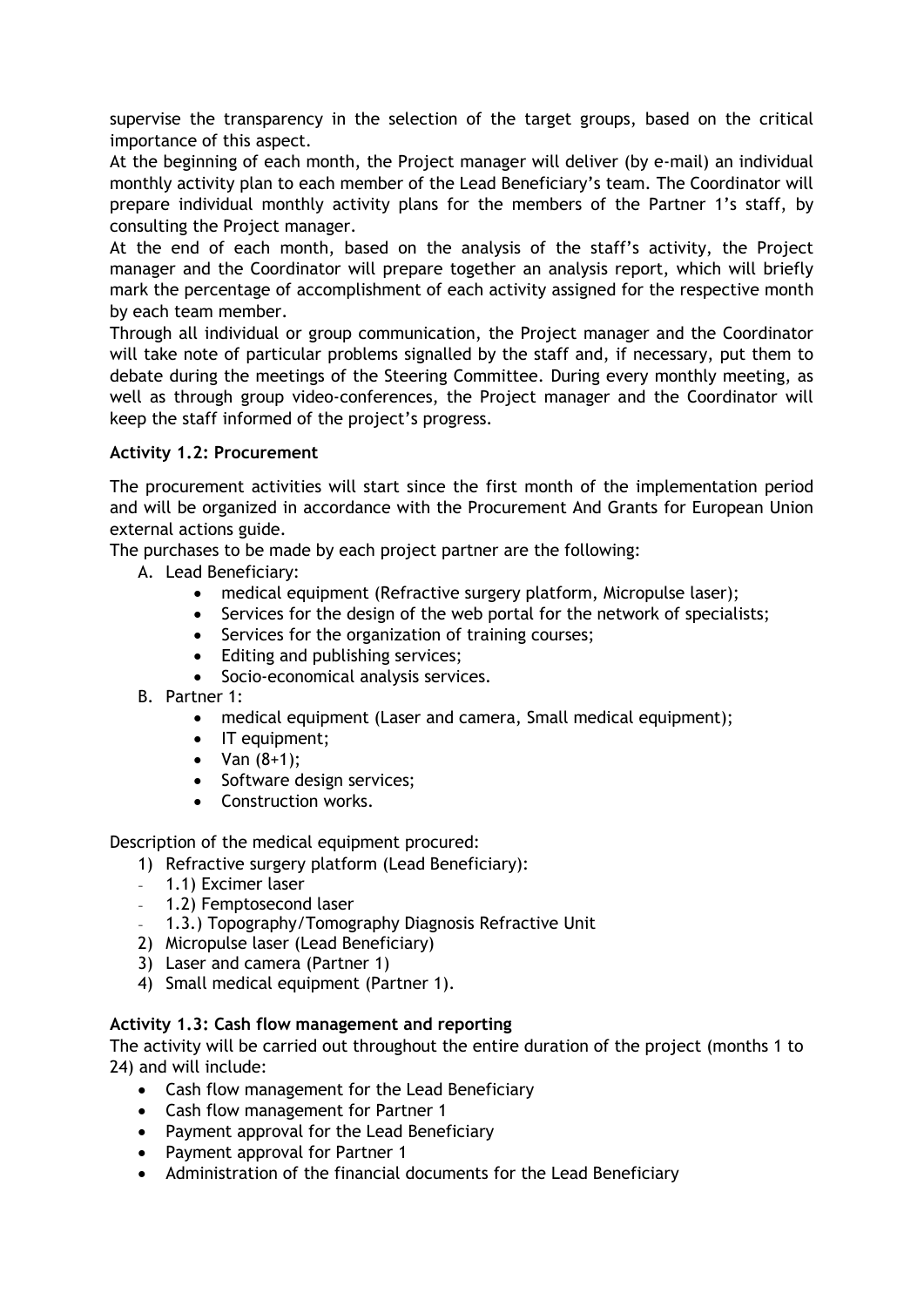- Administration of the financial documents for Partner 1
- Elaboration and submission of the dossier for the First level of Control Romanian partner
- Elaboration and submission of the dossier for the First level of Control Serbian partner
- Consolidation of the financial file
- Submission of the reimbursement request
- Distribution of IPA funds between partners
- Preparation of the quarterly progress report for the Serbian side
- Preparation of the quarterly progress report for the Romanian side, consolidation and submission of the report

As indicated in the applicant's guide, a prepayment from the IPA funds was not taken into consideration. Under these circumstances, both partners will ensure a working capital for the temporary financing of the project, sufficient for ensuring the continuity of the implementation process. Submitting on time the specific documents for the first level of control, consolidating the financial files, submitting the reimbursement claims on time will be essential for the sane management of the project's cash flows. The main responsibilities in this field will go to the Financial manager and the Financial expert.

Cash flow forecasts, broken down at yearly, quarterly and monthly levels will be prepared since the beginning of the implementation process and revised throughout the entire implementation period. The Financial manager will prepare the forecasted cash flow statement for the Lead Beneficiary, while the Financial expert will be responsible for preparing and revising the forecasted cash flow statement for Partner 1. At the end of each month, both the Financial Manager and the Financial expert will prepare cash flow reports for their respective organizations. The Financial Manager will oversee the work performed by the Financial expert and prepare consolidated versions of the cash flow statement and of the cash flow reports. Cash flow reports will reflect both inflows and outflows incurred during each month for each partner, highlighting the deviations from the initial forecasts. The causes of the variations will be identified and their manifestation explained. Based on the each monthly report, the forecasted cash flow statement for each partner (as well as the consolidate version) will be revised. Changes in factors such as the exchange rates, wage contributions, equipment or services prices, travel and accommodation prices will be taken into consideration in the revision process.

All payments made within the project by the Lead Beneficiary will be approved by the Financial Manager, who will make sure of the eligibility of each expenditure. Similarly, the Financial expert will approve the payments of Partner 1, consulting the Financial Manager in the process periodically. The Financial Manager and the Financial expert will be responsible with the correct filling and storage of the financial documents for each partner, as well as with supervising the accounting registrations.

The Financial manager will prepare and submit the quarterly dossier for the First Level of Control for the Lead beneficiary, with the assistance of the Technical Manager. At the same time, the Financial expert and the Technical expert will prepare and submit the quarterly dossier for the First Level of Control for Partner 1. The preparation and submission of the dossier for the first level of control for Partner 1 will be supervised by the Financial Manager, who will make sure there are no omissions or submission delays that could negatively influence the date for submitting the reimbursement claim and thus compromise the cash flows and affect the continuity of the implementation process.

Thus, in two weeks time after the end of each period (trimester), the dossiers of both partners will be submitted for the first level of control. For reasons related to caution, a period of 60 days was taken into consideration for the validation of the file. After the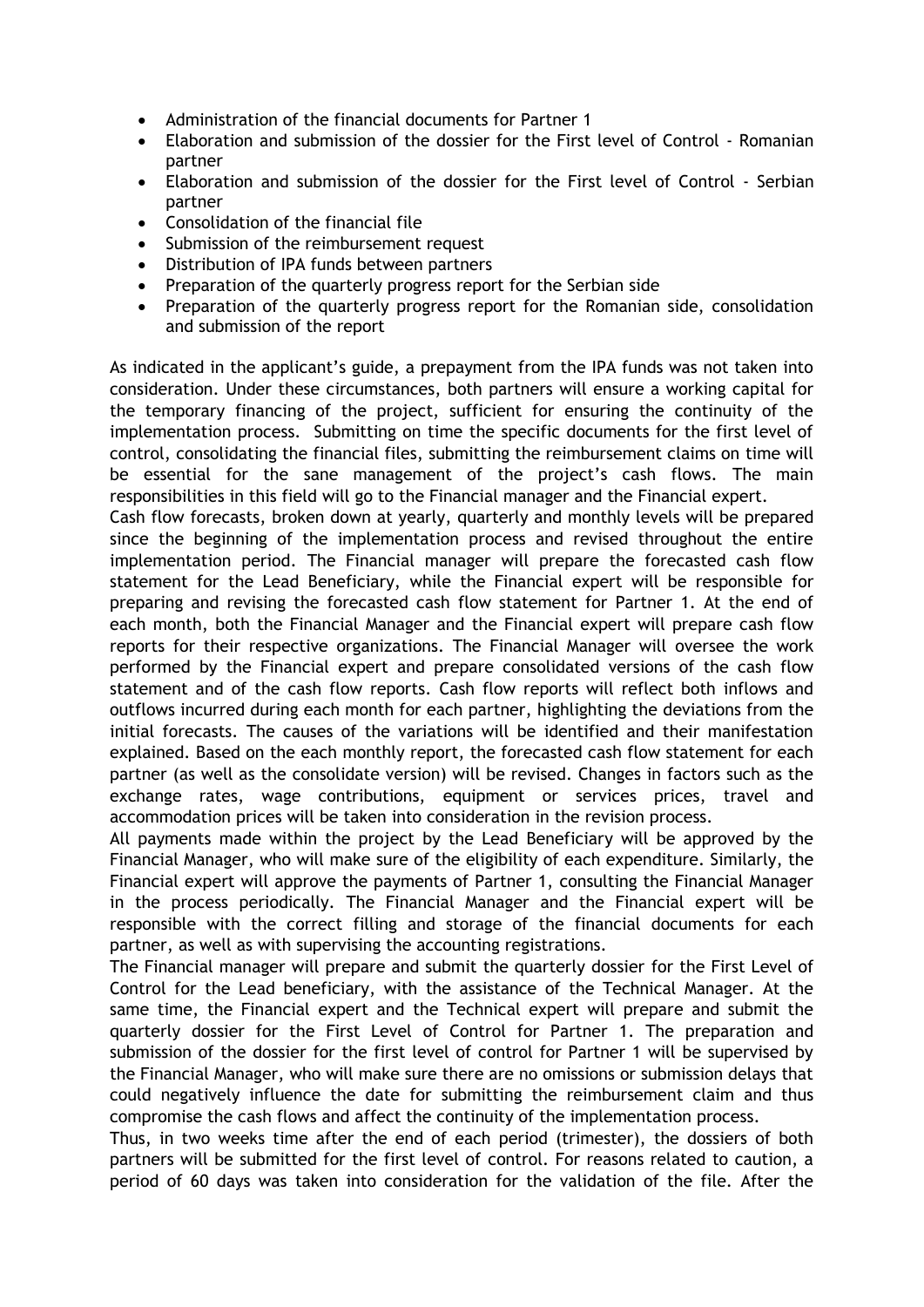validations from the FLC, the Financial manager will consolidate the financial file and submit the reimbursement claim to the Joint Secretariat, seeing to that the reimbursement claims contain only validated expenditure, supported by the First Level Control Report issued by the Controllers of the Project Partners. Another 60 days are taken into consideration from the submission of the reimbursement claim until the payment of the subsidy. The Financial manager will be responsible for the correct distribution of the subsidy between the partners.

After each quarter, a progress report will be submitted to the Joint Secretariat.

The Technical manager and the Technical expert will prepare the quarterly progress report, each for the part of their respective organizations. The Technical manager will consolidate the progress reports. The Project Steering Committee will approve the progress reports before their submission.

## **Activity 2.1: Ensuring the visibility of the project**

The activity targets to raise the awareness of the public regarding the purpose of the project, the results of the project, the support of the European Union and the impact of this support.

Obs.: Other activities will be carried out for the purpose of raising awareness of the public with regards to specific pathologies. Although these activities will involve communication to the mass public as well, they were included within the "Implementation" Work Package. The reason behind the separation was the fact that the activities for raising awareness with regards to specific pathologies do not target to ensure the visibility of the project or that of the EU's contribution, but rather stand for an information service brought to the public. The lack of information is one of the most important factors for people over the cross border area not going for medical investigations in time, with possible devastating consequences (especially in the case of diabetes).

The activity 2.1 "Ensuring the visibility of the project" will be continuous throughout the implementation period, although it will focus more on key moments of the implementation.

At the beginning of the implementation period, 2 conferences will be organized: one in Romania, the other in Serbia. The main target groups invited to the conference will be the ophthalmologists from the cross border area, as well as the family doctors. At these early events, the general population will not be targeted in particular. Instead, members of the press will be present, who will disseminate preliminary information about the objectives of the project to the public. The conferences will be held at the headquarters of the project partners, with no rent expenses being supported. Invitations to representatives of the target groups will be sent by the Project manager and the coordinator on each side of the border respectively. The conference in Romania will be held by the project manager, with the assistance of the team members (from both sides of the border). For a better communication with the target groups, the opening conference from Serbia will be held by the Coordinator (with the assistance of the project manager). Travel expenses for the team members were budgeted.

At the beginning of the implementation period, press releases will be sent to the representatives of the regional press as well. As both the Project manager and the Coordinator will have access to databases with press representatives from their own side of the border, they will each prepare and send separate press releases, in their national languages (while consulting with each other for ensuring a unitary message).

For a suitable visibility of the EU involvement and of the project objectives, a paid article will be published on each side of the border in the first month in the regional press.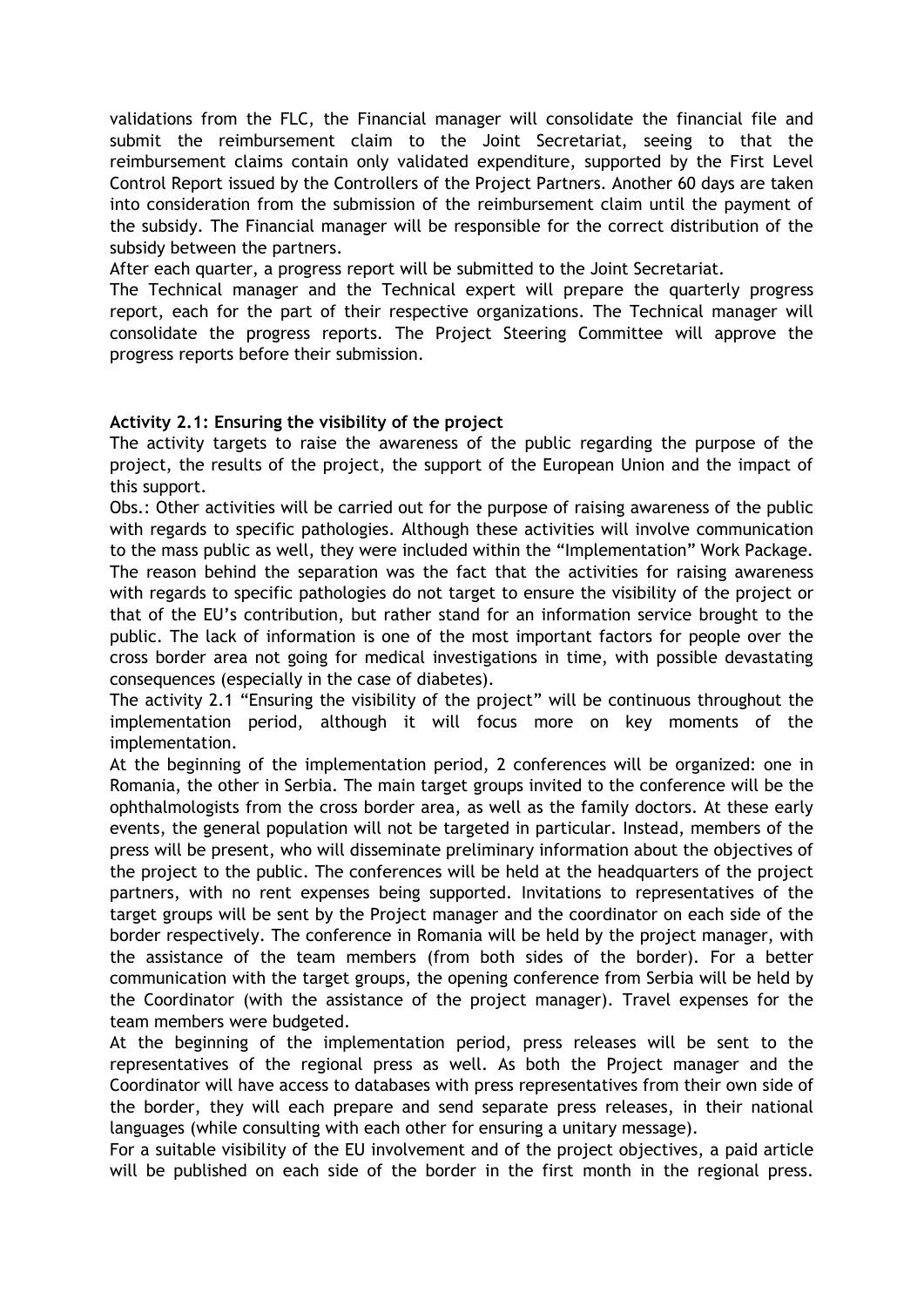Design and printing of specific visibility materials (leaflets) will be done partly internally, partly by photocopying services (supported from the budget line "Office and administration"). The materials will be in accordance with the specifications of the Communication and visibility manual and will be distributed to every event with the target groups, beginning with the first month of the implementation period (start conferences, conferences with the family doctors, conferences with the rroma population, end conference). A second press release will be made by each partner after the reception of the medical equipments. The press releases will inform the public of the investments made with the support of the European Union, as well as of the fact that the new equipments will be available for performing surgeries (within activity 3.3). A second paid article will be published on each side of the border as well. Stickers will be posted on each equipment, according to the specifications of the Communication and visibility manual. A second leaflet model presenting the new capacities and EU's contribution will be distributed. A third press release will be issued by each partner at the end of the first year of the implementation period, presenting the partial results of the projects and the activities to follow. At the end of the implementation period, a final press conference is to be held in Timisoara, with the participation of the entire project team. A third paid article will be published on each side of the border and a  $4<sup>th</sup>$  press release will be made. A new leaflet model with the results of the project will be distributed.

The communication budget for the Lead Beneficiary includes:

- 1 car trip of the Romanian staff to the start conference from Serbia;
- 3 paid articles in the regional press;
- office and administration expenses (photocopying services).

No significant catering expenses were planned with the occasion of the start or end conferences. No accommodation services will be necessary when travelling to the opening conference in Serbia, as the trip will only take 2 hours and staying over night would not be necessary.

The communication budget for Partner 1 includes:

- 2 car trips of the Serbian staff to the start and end conferences from Romania;
- 3 paid articles in the regional press;

office and administration expenses (photocopying services).

## **Activity 3.1: Screening for corneal pathology, retinal pathology and diabetic eye disease**

The main outputs of the activity are:

- Medical tests for diabetes;
- **Free medical investigations:**
- **Free medical investigations for disadvantaged persons.**

Target groups:

- Target group 1: General population
- Target group 2: Population with specific symptomatology
- Target group 3: Disadvantaged persons with specific symptomatology

The main target group towards which the activity is oriented is Target group 3: Disadvantaged persons with specific symptomatology. Based on the fact that the population with low levels of income makes high quality medical investigations more rarely (or never) while early diagnosis of ophthalmological pathologies is particularly important, activity 3.1 was focused on performing free high quality medical investigations for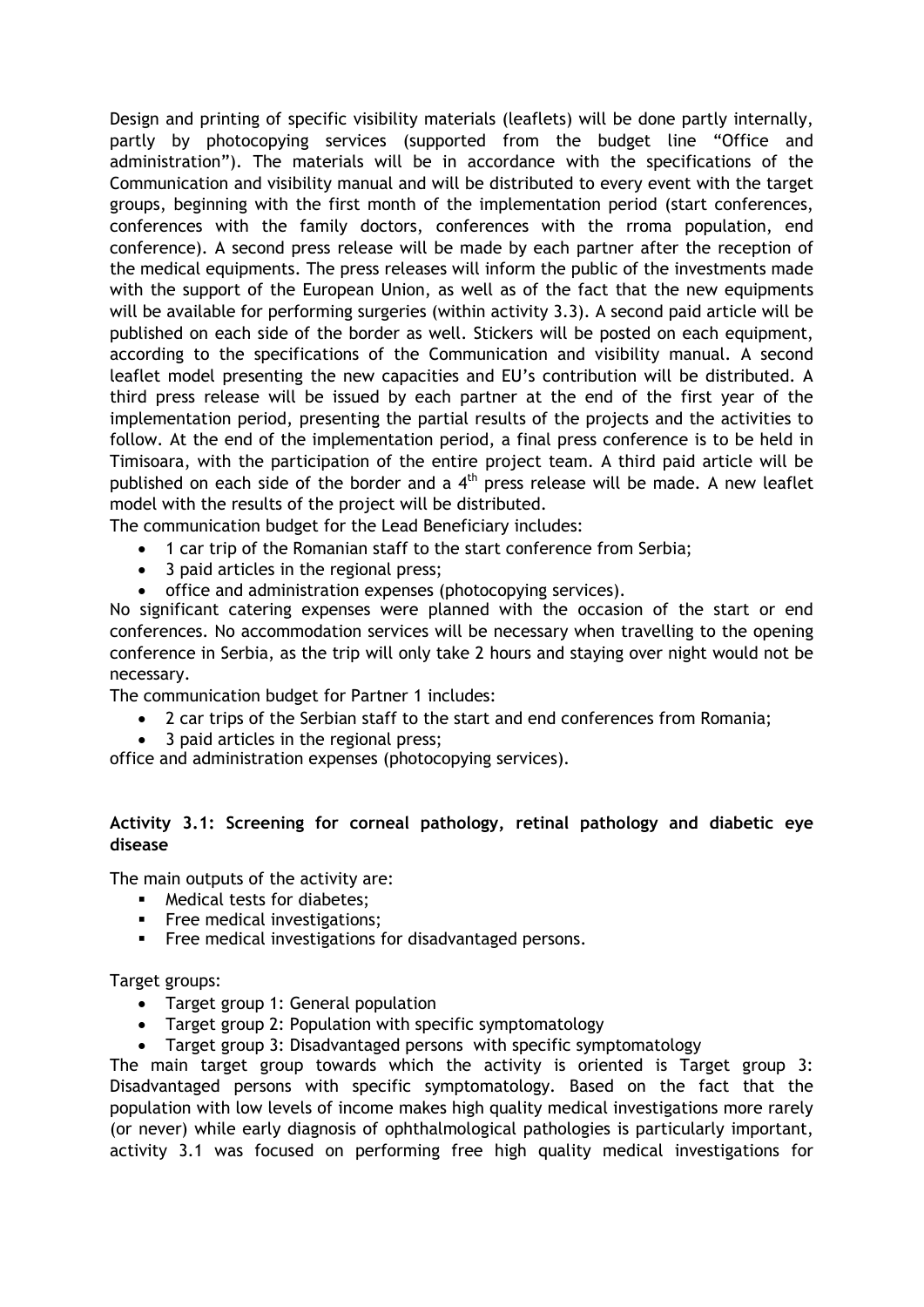disadvantaged persons. At least 3.000 disadvantaged persons (with low incomes) will be diagnosed throughout the implementation period.

At the same time, free ophthalmological investigations will be performed for the rest of the population. The overall target group of activity 3.1 for ophthalmological investigations is target group 2: Population with specific symptomatology. Throughout the duration of the project, at least 6.000 persons (of target group 2) will benefit from free high quality medical investigations for ophthalmological pathologies, of which at least 3.000 will be disadvantaged persons (target group 3).

At the same, of the 6.000 patients being offered free medical investigations, at least 720 will be from remote areas. To ensure them access to medical facilities, the van procured through the project will be used for their transportation. Of the 6.000 persons being investigated for ophthalmological pathologies, at least 50 will be rroma.

A transparent procedure for the prioritization of patients to undergo medical investigations through the project will be elaborated. All patients will receive free investigation services within the limits of the available capacity.

As the prevalence of diabetes over the cross-border area is estimated to reach a European high (the exact rate is not known as many patients are not diagnosed), activity 3.1 will include field tests for diabetes. The target group for the diabetes tests will include 10.000 persons (target group 1). The Doctor of primary healthcare, accompanied by the nurse will perform field tests throughout the entire duration of the project. The interest of the project for diabetes is based on the fact that this pathology is responsible for a great percentage of the ophthalmological pathologies. As many people don't demand medical investigations, the disease is in many cases undiagnosed. Nevertheless, the disease progresses, with irreversible effects.

All persons diagnosed with diabetes or an ophthalmological pathology within activity 3.1 will be given medical recommendations for therapy. The data collected (symptoms, diagnosis, age, specific lifestyle details, etc.) will be registered into a common database.

The locations in which the medical investigations will be performed:

- 1) The team of the Lead Beneficiary will perform all investigations in Timisoara, within the premises of the Timisoara Municipal Hospital (with which the Lead Beneficiary has a protocol of collaboration, based on the university hospital character of the Timisoara Municipal Hospital).
- 2) The team of Partner 1 will perform all ophthalmological investigations in Nova Crnja, within the premises of the SrpskaCrnjaHelthcenter (Partner 1 is the owner of the building of the SrpskaCrnjaHelthcenter and the financer of the clinic).
- 3) The diabetes test will be performed on the field.

During the first 9 months of implementation, the ophthalmological investigations will be performed with the existing equipment. The equipment procured through the current project is estimated to be put into operation beginning with month 10 of the implementation period.

For the management of the patients, specific software will be developed.

The activity will be carried through the entire duration of the project (24 months) and will include the following sub-activities:

- **•** Development of a software application for the management of the patients
- **Scheduling medical investigations**
- Performing medical investigations over patients with eye problems
- Supervision of the selection process (selection of the patients eligible for surgery)
- Analysis of the individual results and selection of the patients eligible for surgical interventions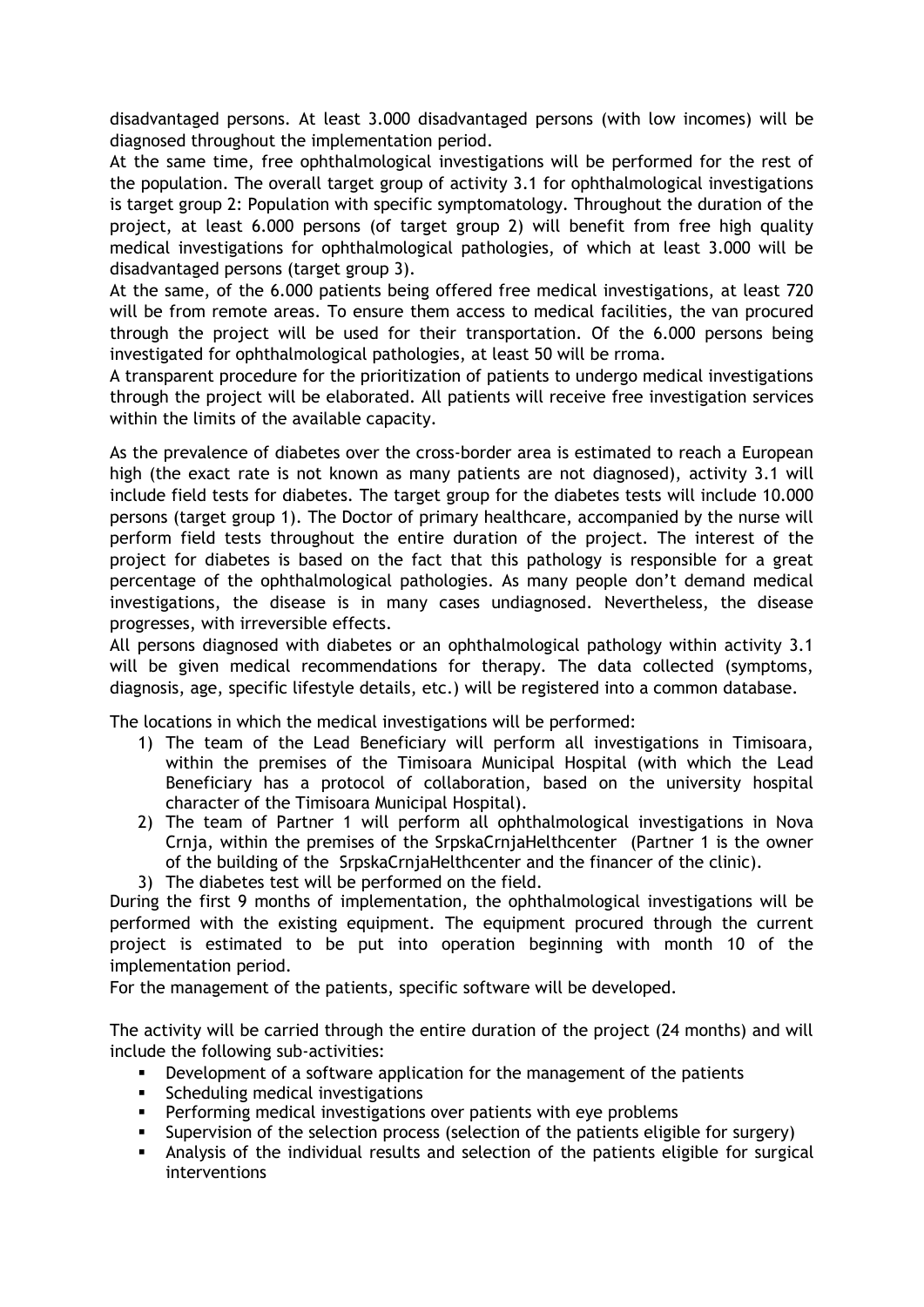- **Screening for diabetes on the field**
- **Registration of data for the analysis**
- **Registration of data for analysis**

Personnel directly involved:

- o 1 Chief Medical expert;
- o 4 Medical expert;
- o 1 Doctor of primary healthcare;
- o 1 Ophthalmological nurse ;
- o 1 Nurse.

## **Activity 3.2: Surgery for patients diagnosed with diabetic eye disease, corneal or retinal pathology**

The main outputs are:

- **Filter** Free eye surgery services;
- **Figure 1** Free eye surgery services for disadvantaged persons.

Target groups:

- Target group 4: Patients in need for eye surgery;
- Target group 5: Disadvantaged persons in need for eye surgery.

The main target group towards which the activity is oriented is target group 5: Disadvantaged persons in need for eye surgery. Throughout the entire implementation period, a minimum of 200 disadvantaged persons will undergo eye surgery of high standards free of charge. The focus of activity 3.2 on target group 8 is justified by the fact that, while laser eye surgery presents important benefits for the patients needing it, it's the disadvantaged persons in particular that don't have access to it because of the higher costs (which are not entirely covered by the public insurance policy). Of the 400 patients being offered free surgical services, at least 200 will be women, at least 5 will be rroma, at least 100 will be from remote areas, and at least 200 will be patients with levels of income lower than the average.

A transparent procedure for the prioritization of patients to undergo surgery through the project will be elaborated. The procedure will establish the criteria for prioritization, taking into account the income level, the urgency of the surgery and the alternatives available to the patient. The partial priority given to the disadvantaged persons to the free surgical services is based on the fact that the disadvantaged persons have fewer alternatives (while, for some procedures, persons with higher income have local alternatives similar in effects, but charged). All patients will be given access to free surgical services within the limits of the available capacity.

The overall target group for the surgical activities is target group 4: patients in need for eye surgery. Throughout the duration of the project, at least 400 persons (of target group 4) will benefit from free high quality surgery services, of which at least 200 will be disadvantaged persons (target group 5).

The locations in which the ophthalmological surgeries will be performed:

- 1) The team of the Lead Beneficiary will perform all surgical procedures in Timisoara, within the premises of the Timisoara Municipal Hospital.
- 2) The team of Partner 1 will perform all surgical procedures in Nova Crnja, within the premises of the SrpskaCrnjaHelthcenter.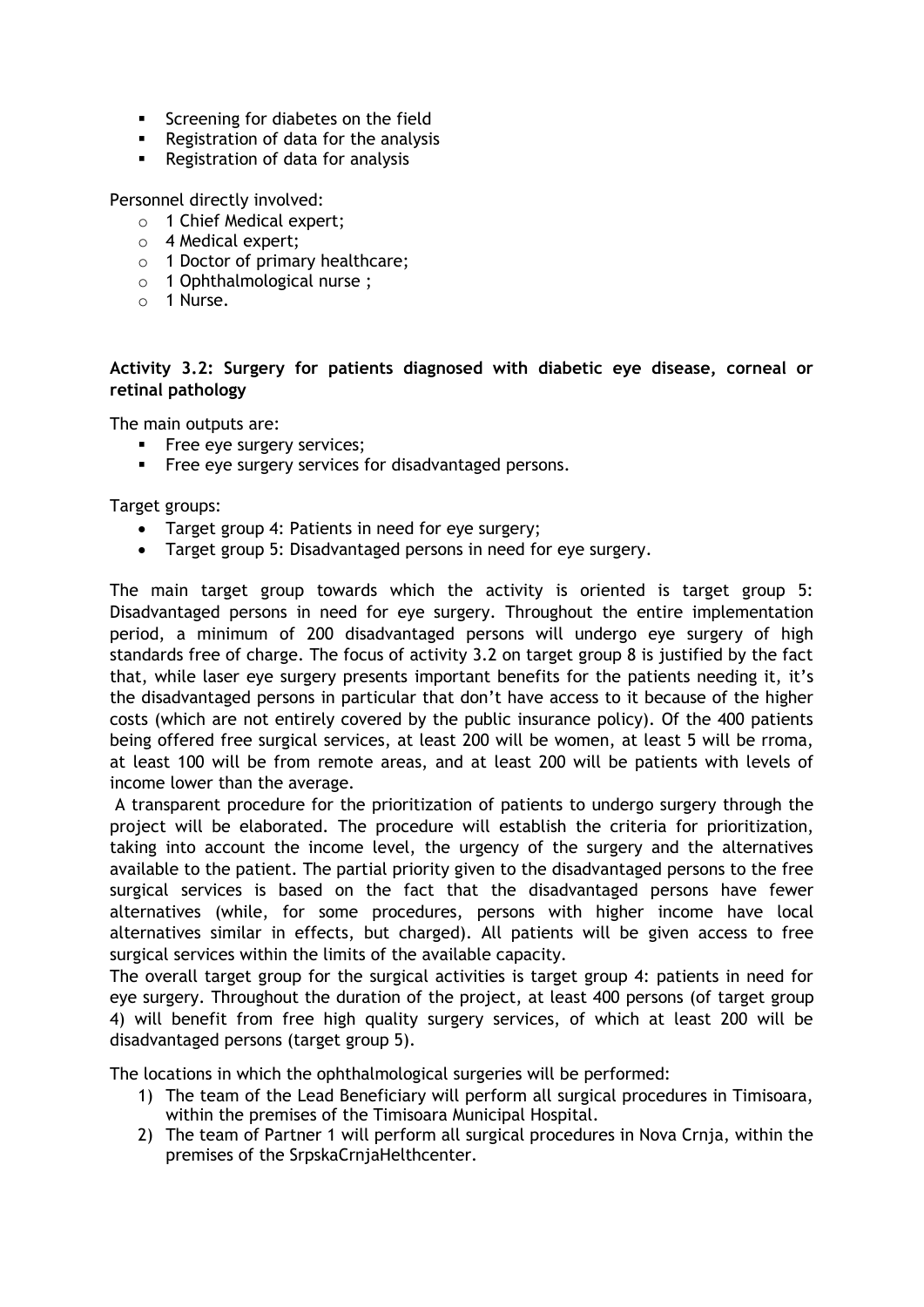During the first 9 months of implementation, no surgery procedures will be performed as the equipment will not be available. The equipment procured through the current project is estimated to be put into operation beginning with month 10 of the implementation period.

The activity will be carried out through the last 15 months of the implementation period and will include the following sub-activities:

- Elaboration of the intervention plan for patients selected for surgery
- **Supervision in the elaboration of the intervention plan**
- **Performing surgical procedures**
- Follow-up of the patients that underwent surgical procedures

Personnel directly involved:

- o 1 Chief Medical expert;
- o 4 Medical expert;
- o 1 Ophthalmological nurse.

On average, each patient undergoing laser surgery will need approximately 5 sessions.

Each surgeon will be in charge with the follow-up of the patients he performed surgery on. On each follow-up meeting, a follow-up report will be elaborated. As it is not expected for all patients to return to the surgeon for follow-up meetings during the implementation period (surgeries are performed until the end of the project), an estimated of only 300 follow-up reports was considered to be elaborated by the end of the project.

## **Activity 3.3: Developing a network of specialists in corneal pathology, retinal pathology and diabetic eye disease**

The activity is focused on the needs for training, consultations, best practices exchanges of ophthalmologists from the cross-border area.

Even without technology improvements, improved investigation and surgical techniques appear constantly, through the testing of the surgeons all over the world and through experience accumulation. Ways for reducing the duration of an operation, its costs and its risks, its invasive character, the effort of the surgeon or the recovery time for the patient are being tested every day. The cross-border area shows an important gap compared to the leading countries in this field, which is determined partly by the lack of last generation equipment, but, more importantly, by the difficulty of the surgeons in absorbing the latest know-how. The persistence of the knowledge gap mainly deprives the patients from the cross-border area of the possibility to benefit from the best medical solutions available in the leading countries.

A small percentage of the patients better informed and with better financial situations go overseas for surgeries. The costs in such cases area higher, the trip is difficult and the difficulty of the follow–up of the patient by the surgeon increases.

Through activity 3.3, training courses will be organized for ophthalmologists from both sides of the cross-border area. For the assimilation of the latest techniques, international experts will be brought as lecturers. Over the duration of the implementation period, 4 courses will be held.

A group of 50 ophthalmologists from the cross-border region will participate at the courses. The participants will be chosen from representative hospitals from the entire cross-border area, with care for the maximization of the dissemination possibilities.

The project partners will make sure that all physicians attending courses have enough experience to be able to assimilate the know-how properly and, at the same time, have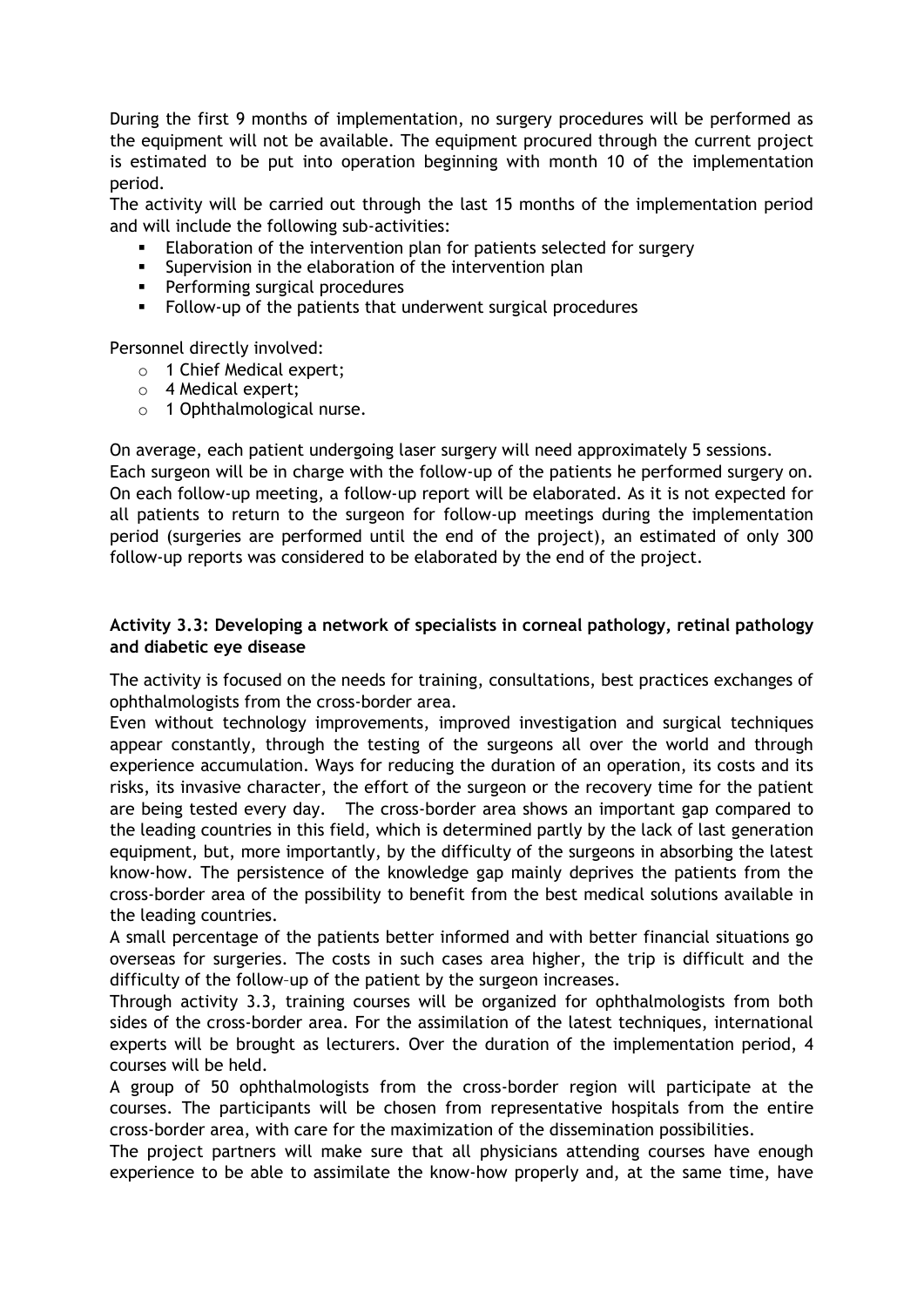the minimum required equipment in their hospitals in order to apply the acquired knowledge. This will have an immediate effect over the quality of life for patients from the entire cross-border area, as the quality of local ophthalmological services will increase. For reasons of difficulty in reporting, this effect was not presented as an output of the project. Nevertheless, its impact over the cross – border area will be immediate and considerable.

Each course will spread over a 2 – day period. The lectures will take place in Timisoara, at the Victor Babes University of Medicine and Pharmacy Timisoara.

For ensuring the consolidation of a network of specialists in eye surgery throughout the cross-border region, a web portal will be developed. The web portal will remain in the administration of the Lead Beneficiary and will accomplish several functions. On one hand, it will stand for a platform with vital materials for the expert ophthalmologists. Research reports about new investigation and surgical techniques, pictures and films of special procedures will be posted continuously and brought to the attention of the members of the network. Ophthalmologists receiving membership to the network will have access to special sections of the platform. They will post themselves photos, films or descriptions of special surgical procedures undertaken. A moderator from the part of the Lead Beneficiary will stimulate debates about medical procedures or special cases encountered. Members will be able to demand the opinion of their colleagues through the online portal when designing the intervention plan for a surgery.

Throughout the implementation period, the Lead Beneficiary will organize videoconferences with the members of the network, debating the dates of the following courses, certain surgical procedures or special cases. Under the administration of the Victor Babes University of Medicine and Pharmacy Timisoara, the network would become more formal and will continue to grow even after the implementation period of the project.

Part of the sections available on the portal of the network will be addressed to the general population. The patients will be able to find general information about the symptoms, causes, diagnosis, evolution and treatment of different ophthalmological pathologies.

A blog for patients will also be included on the portal. All members of the network will be encouraged to interact with the patients voluntarily.

Based upon the surgical experience accumulated through the project, a guide for best practices in the field of eye diseases diagnose and treatment will be elaborated. The guide will be translated and published in Romanian and Serbian. The translating, editing and publishing activities are planned to be outsourced.

The costs and benefits of eye surgery represent important information for surgeons and patients that have to make a choice, as well as for hospitals, city halls or ministries that make investment decisions. Within activity 3.3, studies of the costs and benefits for patients undergoing different surgical procedures will be performed (outsourced activity). Data about the diagnosis, the type of the surgical procedure, the medication while in the hospital and other hospital costs will be collected from the hospital charts. Supplementary data concerning the medication after the hospital leave, recovery period, permanent disabilities, income losses because of the inactivity will be collected from interviews with the patients. The data collected will be organized in a common database and subjected to statistical as well as qualitative analysis. The collection process will carry on throughout the entire duration of the project. Data from an estimate of 100 patients will be collected by the end of the project. Based on the analysis of the data, guides for patients and family doctors, as well as for hospitals, surgeons and cost benefit analysis experts will be developed.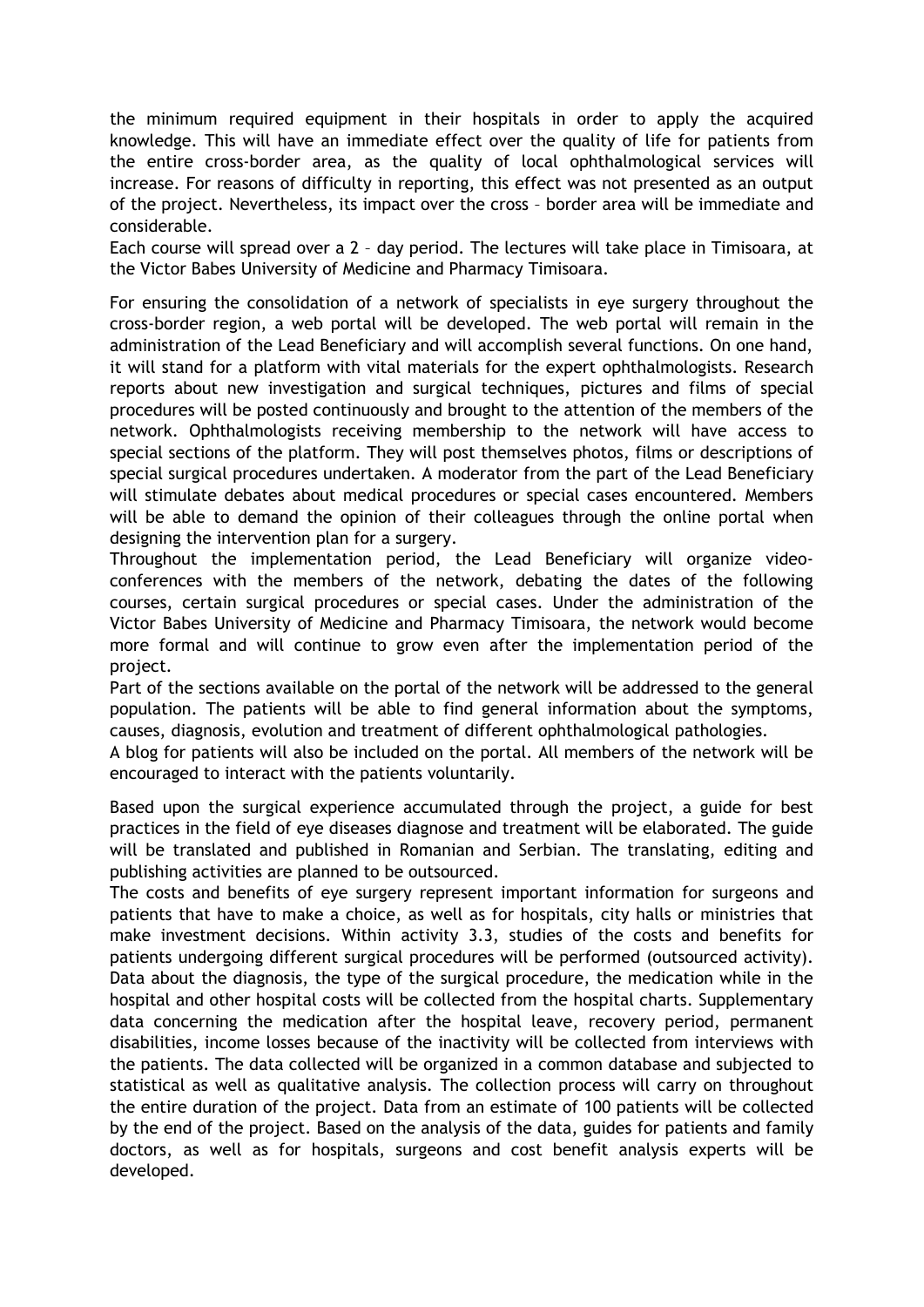The evolution of the costs and benefits specific to different surgical interventions is going to be monitored throughout the duration of the project and will continue to be monitored after the end of the implementation period as part of the research activity of the Victor Babes University of Medicine and Pharmacy Timisoara. The analysis reports are continuously going to be updated. Their content is going to be published on the portal of the network, within activity 3.3. Through the published reports, the conclusions will be used by patients, surgeons, family doctors, hospitals, ministries in decision making. Considering that investments made in healthcare are based on cost benefit analyses that haveno benchmarks for the cross-border area (and little benchmarks elseware), the setting of such benchmarks will be of great use to the cost – benefit analysts.

Personnel directly involved:

- o Project manager;
- o Technical manager;
- o Technical expert;
- o 1 Chief Medical expert;
- o 4 Medical experts.

#### **Activity 3.4: Campaign for raising awareness of eye diseases**

The activity has as purpose to raise awareness of the public with regards to specific ophthalmological pathologies (including their prevention, diagnosis and treatment). It was separated from the activities within the Work package 2 (Communication), which targets to raise the awareness of the public regarding the purpose of the project, the results of the project, the support of the European Union and the impact of this support. Activity 3.4 was included into the Work package 3 (Implementation) as it provides a direct service to the target groups, rather than informing them of the EU's involvement.

The main outputs of the activity are:

- **Conferences for raising awareness for the rroma population;**
- **Training conferences for family doctors.**

Target groups:

- **Target group 6: Roma population in need for information;**
- **Target group 10: Family doctors.**

The lack of information is one of the most important factors for people over the crossborder area not taking medical investigations in time, with possible devastating consequences. Activity 3.4 is designed to inform the population of the cross-border area, raising its awareness of:

- the prevalence of ophthalmological pathologies;
- the causes of ophthalmological pathologies;
- the effects of ophthalmological pathologies;
- the symptoms of ophthalmological pathologies;
- the steps to take for a proper diagnose;
- the availability of free diagnose services through the project;
- the treatment options and their costs and benefits;
- the availability of free surgical services through the project.

The effectiveness of activity will be essential in determining patients to take medical investigations from the first signs of disease. Each project partner will be in charge with managing the campaigns on his own side of the border. The separation of the responsibilities is motivated mainly by the language barrier.